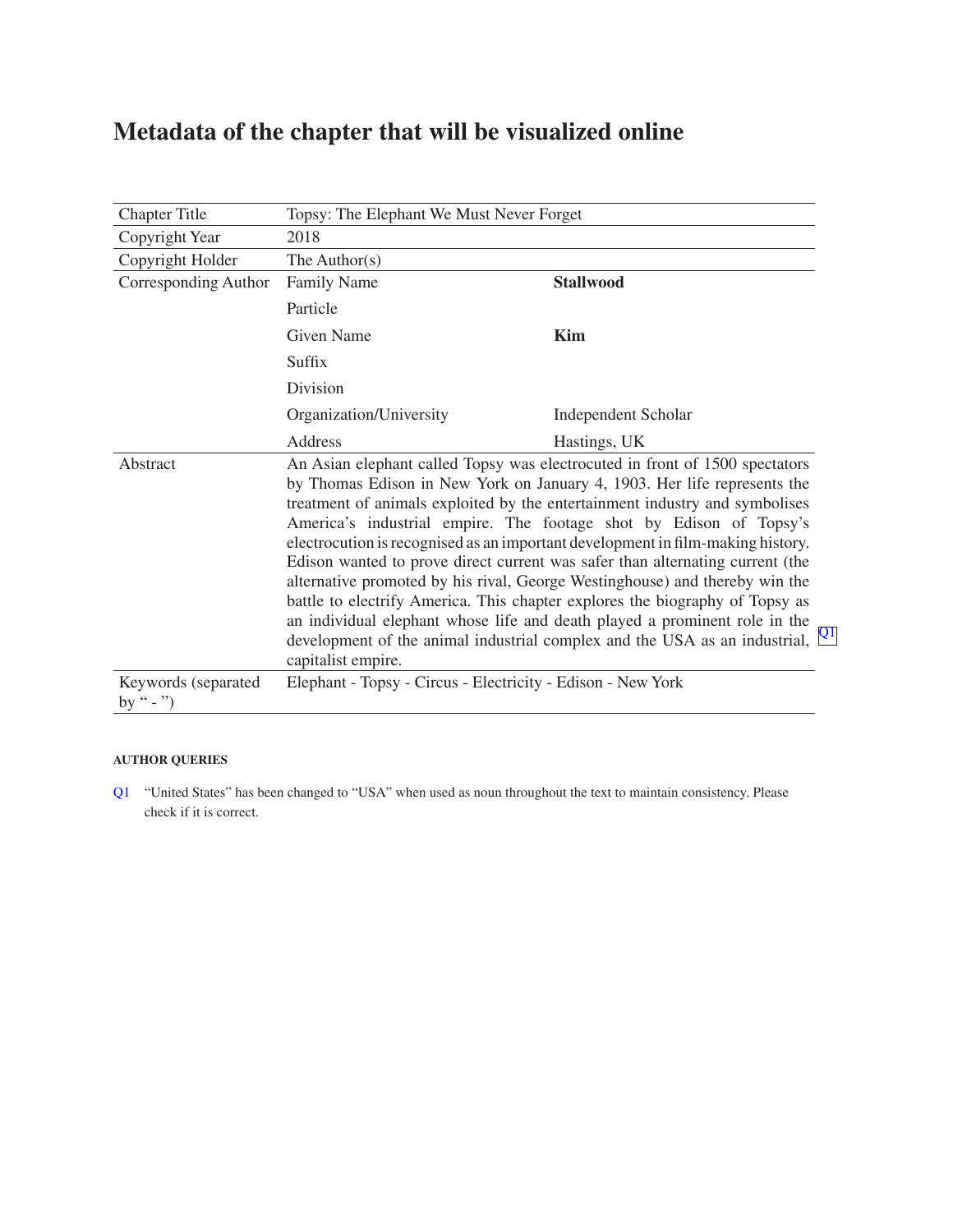## CHAPTER 12

#### Topsy: The Elephant We Must Never Forget 2

*Kim Stallwood*

## **INTRODUCTION**

They say an elephant never forgets. If only we were equally capable of 5 remembering every elephant whose life was ended by hunting, poaching, habitat loss and destruction, and human greed for their ivory, we may not be witnessing their impending extinction. There are fewer than 50,000 elephants in Asia and half a million in Africa.<sup>1</sup> About 100 years ago, there were 100,000 elephants in Asia and 5 million in Africa. 6 7 8 9 10

There is one Asian elephant whose biography recounts a tragic life and a gruesome death we should never forget. Topsy's biography reveals archaic animal cruelty unimaginable today; nonetheless, harm to individual elephants and threats to entire populations are as signifcant now as they were in her time. Moreover, this elephant, who was born around 1875 and came to an untimely death in 1903, unwittingly played a prominent role in the development of the USA as an industrial empire and producer of flms and entertainment. In writing Topsy's biography, I draw from contemporaneous newspaper reports and other sources, including 11 12 13 14 15 16 17 18 19

<sup>1</sup>Mathiesen, "Elephants."

K. Stallwood  $(\boxtimes)$ Independent Scholar, Hastings, UK

© The Author(s) 2018 A. Krebber, M. Roscher (eds.), *Animal Biography*, Palgrave Studies in Animals and Literature, https://doi.org/10.1007/978-3-319-98288-5\_12 1

3

4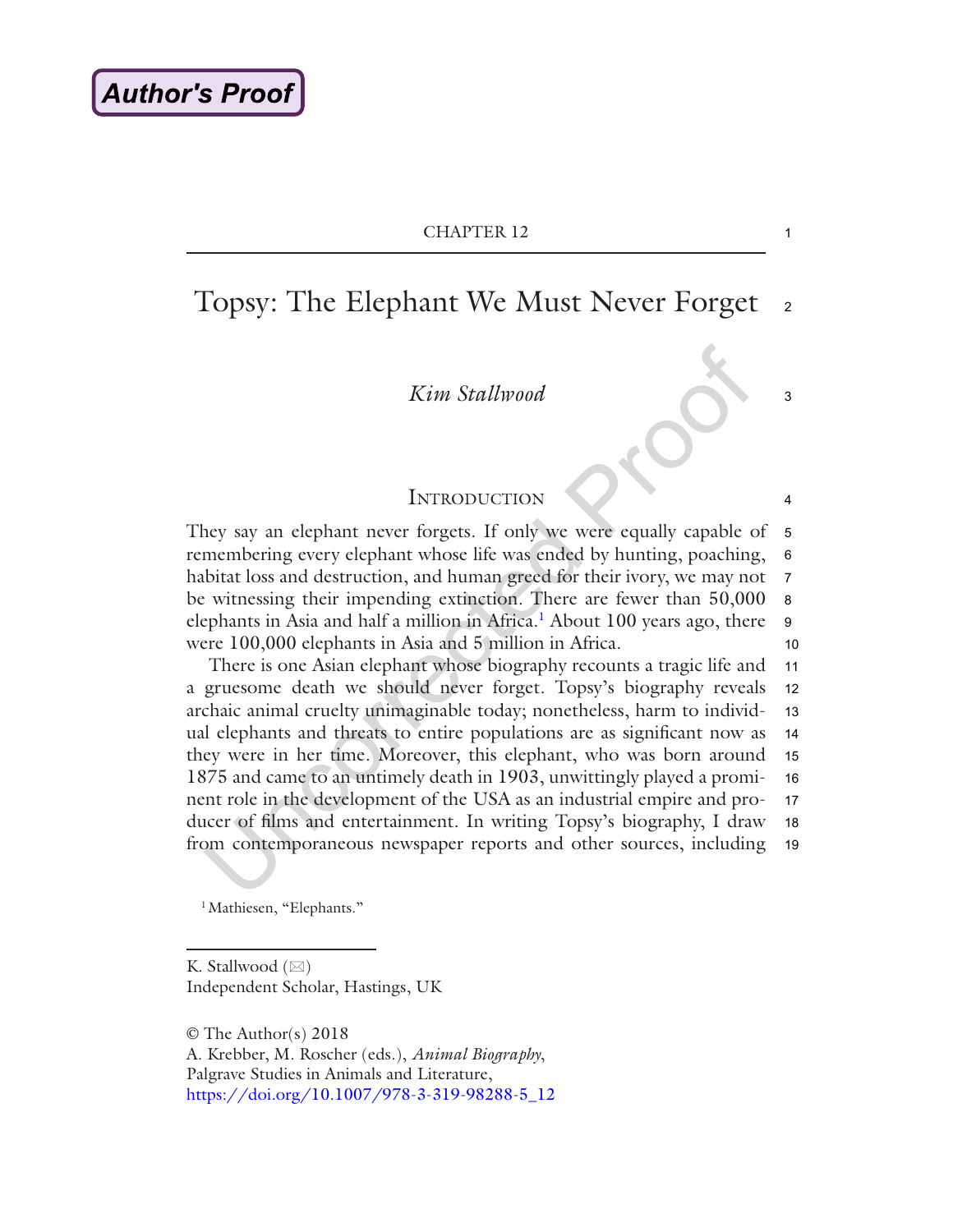**Author's Proof** 

elephant traders and trainers, regarding key moments in her life; information about other elephants who also lived in zoos and circuses during that period; and current research regarding the sentience of elephants living in the wild and in captivity that also yield insight into their thoughts and emotions. Topsy's life mattered to her, and her biography deserves to be known. The function of a biography is to make the subject visible by recovering and reconstructing the life of an individual, regardless of species. Empowered with this enlightened perspective, the false claims of anthropomorphism and anthropocentrism in writing the biography of nonhuman animals are rejected. Empathy and compassion for nonhuman animals empower a connection and imagination about Topsy's life as an individual sentient being. Accordingly, humans are referred to as human animals and animals as nonhuman animals, and as subjects, not objects.2 20 21 22 23 24 25 26 27 28 29 30 31 32

The once prevailing view of René Descartes (1596–1650) that nonhuman animals are machine-like, devoid of self-intentions or self-drive is no longer generally held to be true.<sup>3</sup> Charles Darwin (1809–1882) recognised that the difference between "man and the higher animals, great as it is, certainly is one of degree and not of kind."4 In 2012, a prominent group of scientists released the Cambridge Declaration on Consciousness, which formally acknowledges that nonhuman animals possess "the neurological substrates that generate consciousness.<sup>95</sup> This emerging awareness of nonhuman animal sentience is welcomed as it encourages more enlightened relationships between human animals and nonhuman animals. But this sensibility to nonhuman animal sentience challenges our relationship with them. Historian Keith Thomas saw the relationship between human animals and nonhuman animals as a "mixture of compromise and concealment."6 The sleights of hands and tricks of minds that hide and sustain the institutional use and commercial exploitation of nonhuman animals to manufacture products and services for our consumption are increasingly revealed as speciesism.<sup>7</sup> Psychologist Richard D. Ryder first used the word speciesism to "Describe the widespread discrimination that is practised by man against the other species, and to draw a parallel between it and racism."8 33 34 35 36 37 38 39 40 41 42 43 44 45 46 47 48 49 50 51

2Dunayer, *Animal Equality*, 182.

3Regan and Singer, *Animal Rights*, 60–66.

<sup>4</sup> Ibid., 72–81.

5Frederick Crick Memorial Conference.

6Thomas, *Man*, 303.

7Hawthorne, *Hearts*.

8Ryder, *Victims*, 16.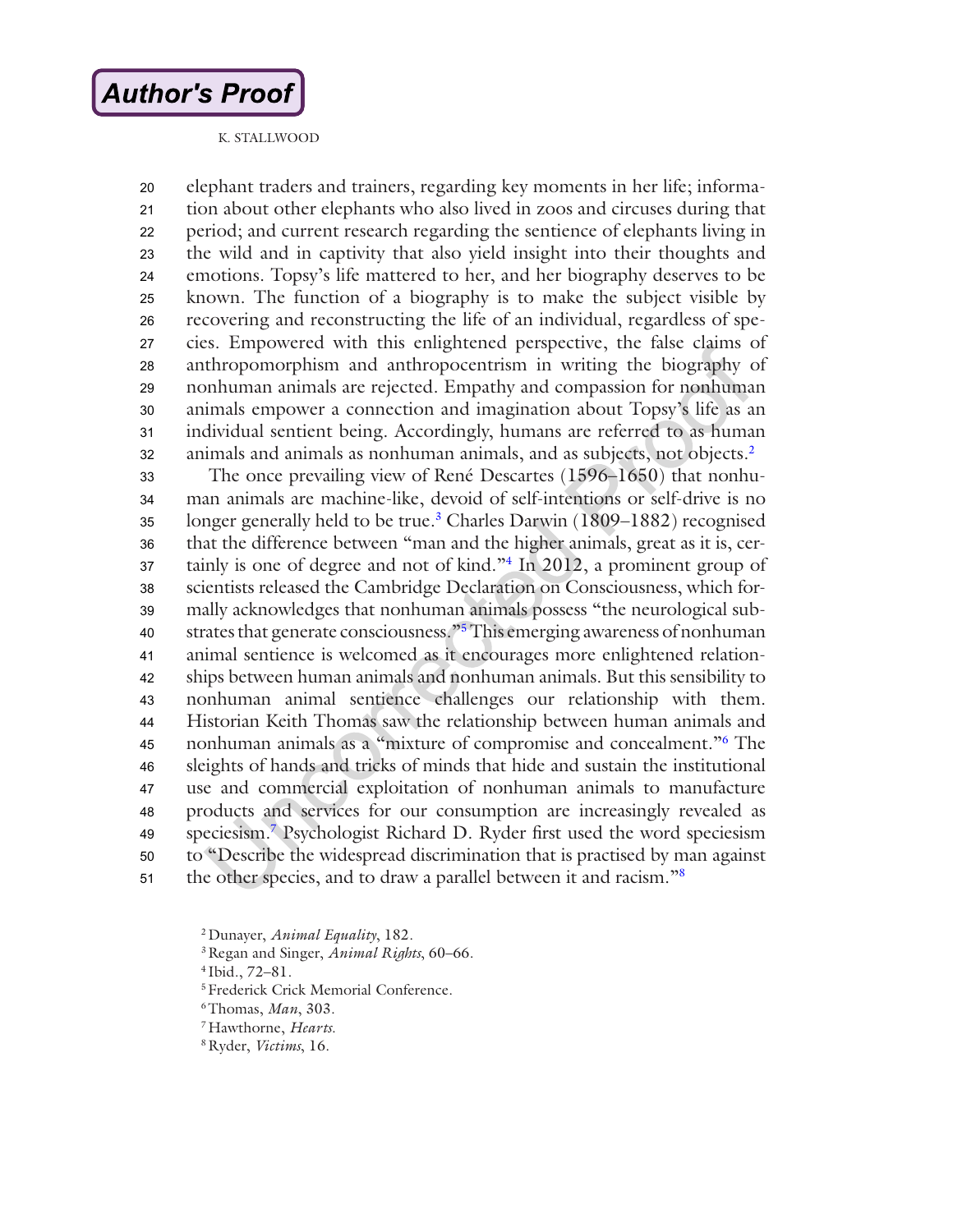In short, we use nonhuman animals because we can. We have power and control over them. But the growing recognition of nonhuman animal sentience forces us to learn a new understanding about nonhuman animals and reorder our relationship with them.<sup>9</sup> Their lives are as important to them as ours are to us. They, like us, live lives rich in emotional, psychological, and behavioural experiences. To deny them the right to have their lives written as enlightened biographies is to refuse to recognise their existence as individual sentient beings. To write Topsy's biography is to narrate her life as a *subject of a life*. In *The Case for Animal Rights*, Tom Regan defnes a subject of a life as a human or nonhuman animal or human animal who has 52 53 54 55 56 57 58 59 60 61 62

beliefs and desires; perception, memory, and a sense of the future, including their own future; an emotional life together with feelings of pleasure and pain; preference- and welfare-interests; the ability to initiate action in pursuit of their desires and goals; a psychological identity over time; and an individual welfare in the sense that their experiential life fares well or ill for them, logically independently of their utility for others and logically independently of their being the object of anyone else's interests.10

From what we know about her life and death, and what we know from contemporary research into the complex emotional, psychological, and behavioural lives of elephants, Topsy was undeniably a subject of a life and, consequently, could be murdered. 70 71 72 73

## LIFE

The elephant known as Topsy was born in Southeast Asia—India, Sri Lanka, Indochina, or Indonesia—in about 1875. She was probably captured with her mother in a keddah. Frank Buck, who captured nonhuman animals living in the wild and sold them to circuses and zoos in the 1930s, described a keddah as "an area of several acres that comprised the main keddah. Connecting with this, by means of a gate, was a smaller corral."11 Elephants were forced to enter the keddah by a "demoniac hullabaloo" made by "hundreds of natives" who in a "fnal assault on the ears of the all-but-trapped pachyderms, tin-pans, guns, lungs and what not were 75 76 77 78 79 80 81 82 83

**Author's Proof** 

67 68 69

74

<sup>9</sup>Balcombe, *Second Nature*. Bekoff, *Emotional Lives*.

<sup>10</sup>Regan, *Case*, 243.

<sup>11</sup>Buck and Anthony, *Back Alive*, 202.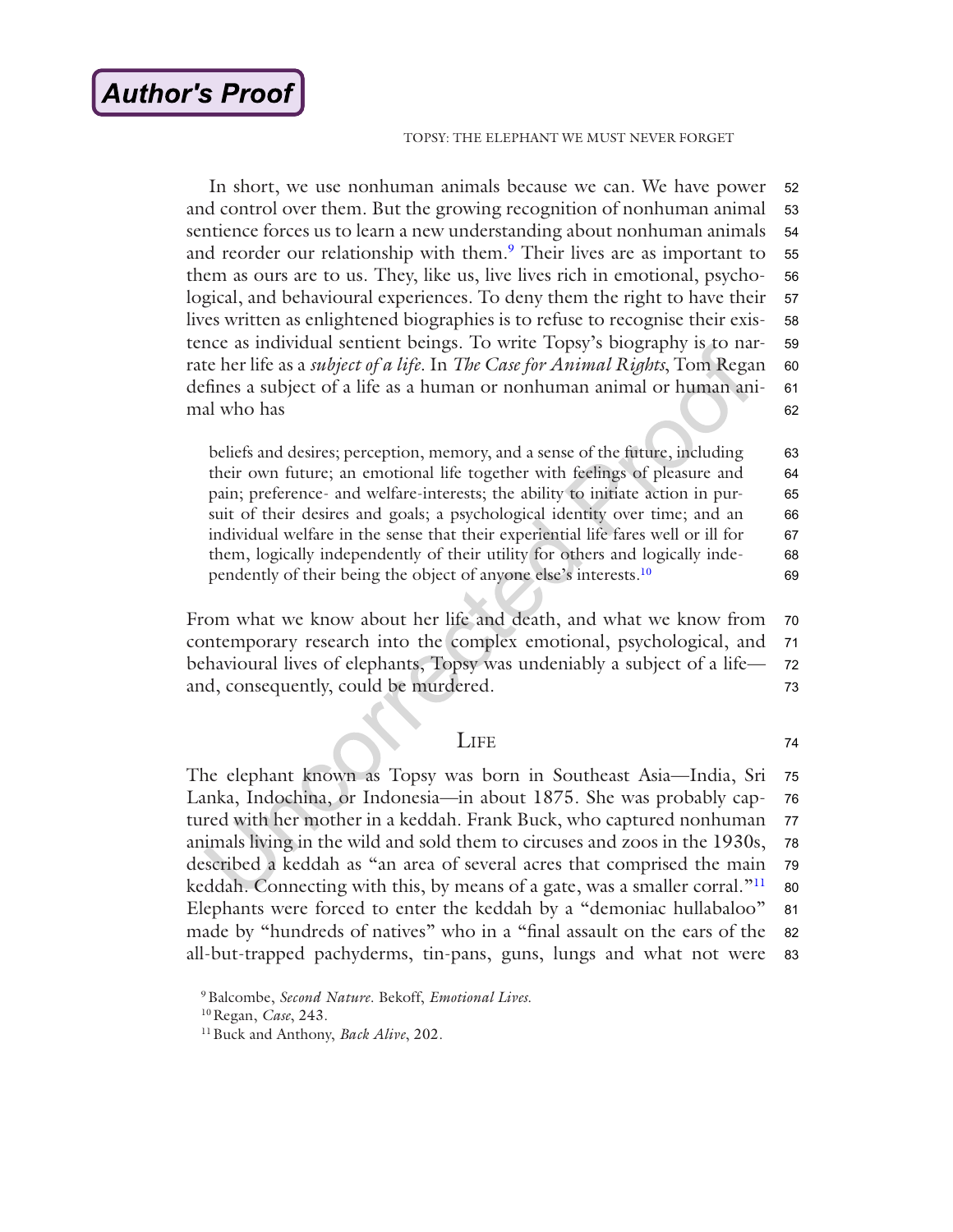**Author's Proof** 

called upon for a last epic outburst designed to stampede the frantic beasts through the opening of the great prison." $12$ 84 85

Today we know elephants to be intelligent, social animals with complex emotional, psychological, and behavioural needs.<sup>13</sup> Adult elephants both nurture their young ones and care for their sick and elderly. Baby elephants suckle up to 3 years of age and reach sexual maturity at 9–15 years of age. They can live up to 60 years or more and grow up to 10 feet high at the shoulder weighing 2.25 to 5.5 tons. They eat as much as 300 pounds of food a day, which requires walking about 10 miles a day. Elephants in a herd will defend themselves against predators, including human animals and nonhuman animals. Elephants acknowledge death and pay respects to the dead. They communicate over great distances and recognise themselves in mirrors. Each has his or her own individual personality. Their matriarchal society prospers under the tutelage and leadership of elder elephants. 86 87 88 89 90 91 92 93 94 95 96 97 98

99

But this was a life denied to this baby elephant.

Most likely Topsy witnessed the murder of her mother when she was captured and taken from her family. It was—and still is—customary for hunters and poachers to kill mothers to capture their babies. She was abducted and held hostage as she was shipped thousands of miles from Southeast Asia across land and sea to the USA via Germany, a journey that took four to six months. She travelled as cargo, chained in place, in the dark holds of merchant ships and goods wagons pulled by steam trains. 100 101 102 103 104 105 106

Young Topsy was sold by Carl Hagenbeck, the international wildlife dealer based in Hamburg, Germany. His clients included America's leading circus impresarios and arch rivals: P. T. Barnum and Adam Forepaugh. Both had bought elephants and other nonhuman animals caught from the wild from Hagenbeck for their circuses.<sup>14</sup> Her arrival in America coincided with the country celebrating its centenary in 1876. Barnum opened his show with a 13-cannon salute—one each for the original colonies. Forepaugh called his circus the Great Centennial Show.<sup>15</sup> Moreover, Forepaugh knew that for the young country, which at that time was welcoming thousands of immigrants from Europe, having the frst Americanborn elephant would resonate with the celebration of independence, 107 108 109 110 111 112 113 114 115 116 117

<sup>12</sup> Ibid., 205.

13Moss, *Memoires*. Payne, *Thunder*. Sukumar, *Elephants*.

15Daly, *Topsy*, 12.

<sup>14</sup>Hagenbeck, *Beasts*. Rothfels, *Savages*.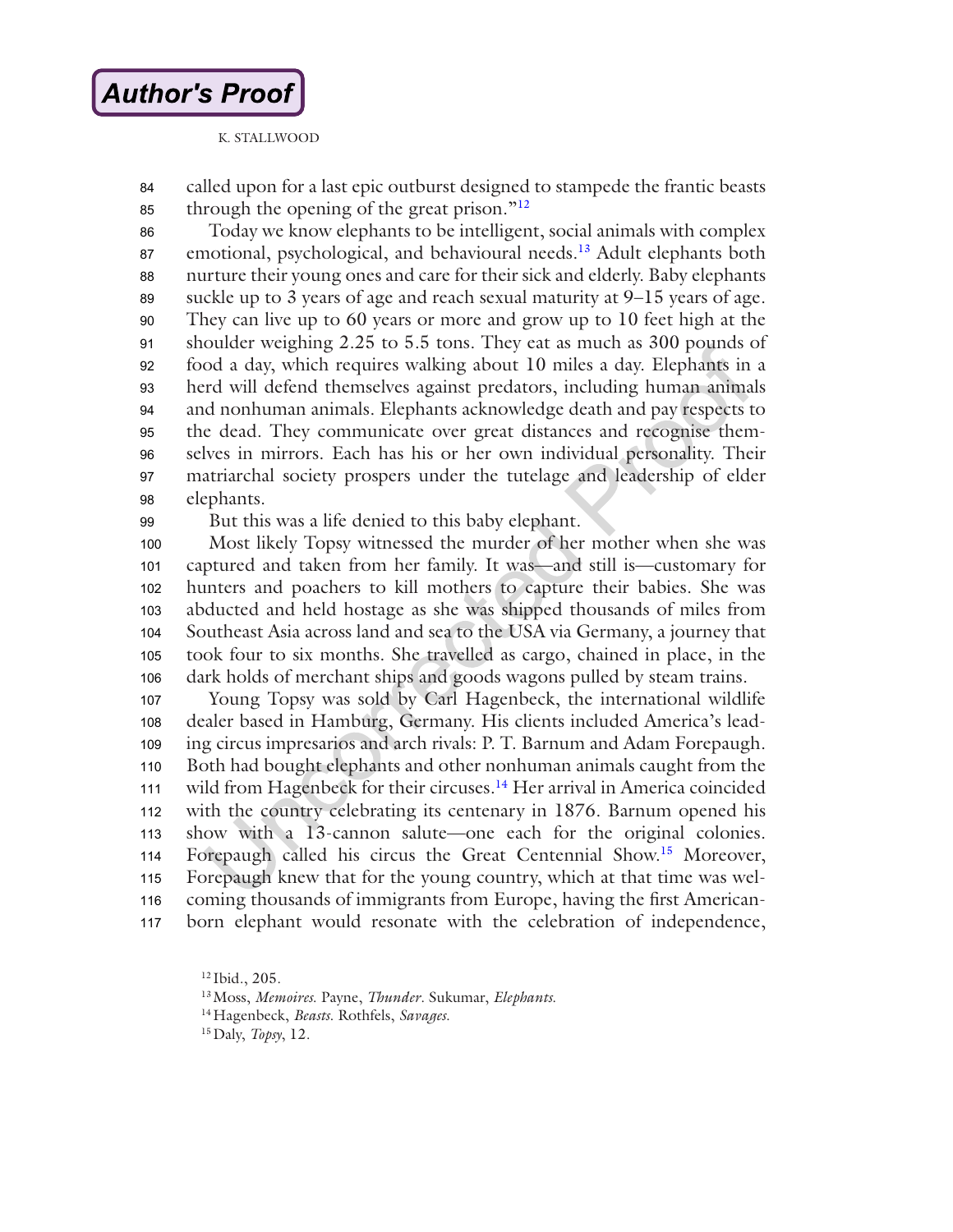national pride, and pioneering spirit. To be among the frst Americanborn is to be part of America's exceptionalism—even if you are an elephant and a nonnative species. 118 119 120

But Forepaugh did not have the frst American-born elephant, although he had already imported wild-caught young elephants since launching his circus in 1867. He did have a baby Asian elephant who arrived in New York during the winter of 1876. Unlike previous elephants and other wildcaught animals whose arrivals in the USA were greeted with much public celebration and press attention, this baby elephant was discreetly unloaded in New York and secretly brought to Forepaugh's winter quarters in Philadelphia. This furtive behaviour, Forepaugh assumed, would help him to pull off a major publicity stunt. In February 1877, he announced to have the frst elephant born in the USA, a male who stood 18 inches high.<sup>16</sup> But Barnum suspected Forepaugh was lying and had bought the baby Asian elephant from Hagenbeck. So Barnum issued a public challenge. "It is an established zoological fact that elephants do not breed in captivity," he claimed. Maybe Forepaugh suspected Barnum had found out the truth about the baby Asian elephant. Or maybe Barnum was simply calling Forepaugh's bluff. Regardless, Forepaugh quietly withdrew his frst American-born claim.17 121 122 123 124 125 126 127 128 129 130 131 132 133 134 135 136 137

When she was born, she weighed about 200 pounds and stood about 3 feet tall. She consumed as much as three gallons of milk a day and increased her weight by as much as 30 pounds a week.<sup>18</sup> Upon her death in 1903, she was 10 feet high and almost 20 feet long from trunk to tail. Her quick growth most likely inspired her name. In Harriet Beecher Stowe's 1852 novel, *Uncle Tom's Cabin*, Miss Ophelia asks the young slave Topsy, "Do you know who made you?" "Nobody, as I knows on," she replies. "I spect I grow'd. Don't think nobody never made me." It is not unreasonable to speculate that the book's popularity and her "I spect I grow'd" comeback inspired the fgure of speech to "grow like Topsy." 138 139 140 141 142 143 144 145 146 147

Life for elephants in American circuses in the late 1800s was not that much different from how they live today. Topsy was held captive and lived a peripatetic life, travelling on foot and by train across the USA. She was shackled and restrained in rail cars as she was shipped around the country. Prolonged periods of chained boredom were alleviated only by short peri-148 149 150 151 152

<sup>16</sup> Ibid., 14. <sup>17</sup> Ibid., 16.  $18$  Ibid., 5.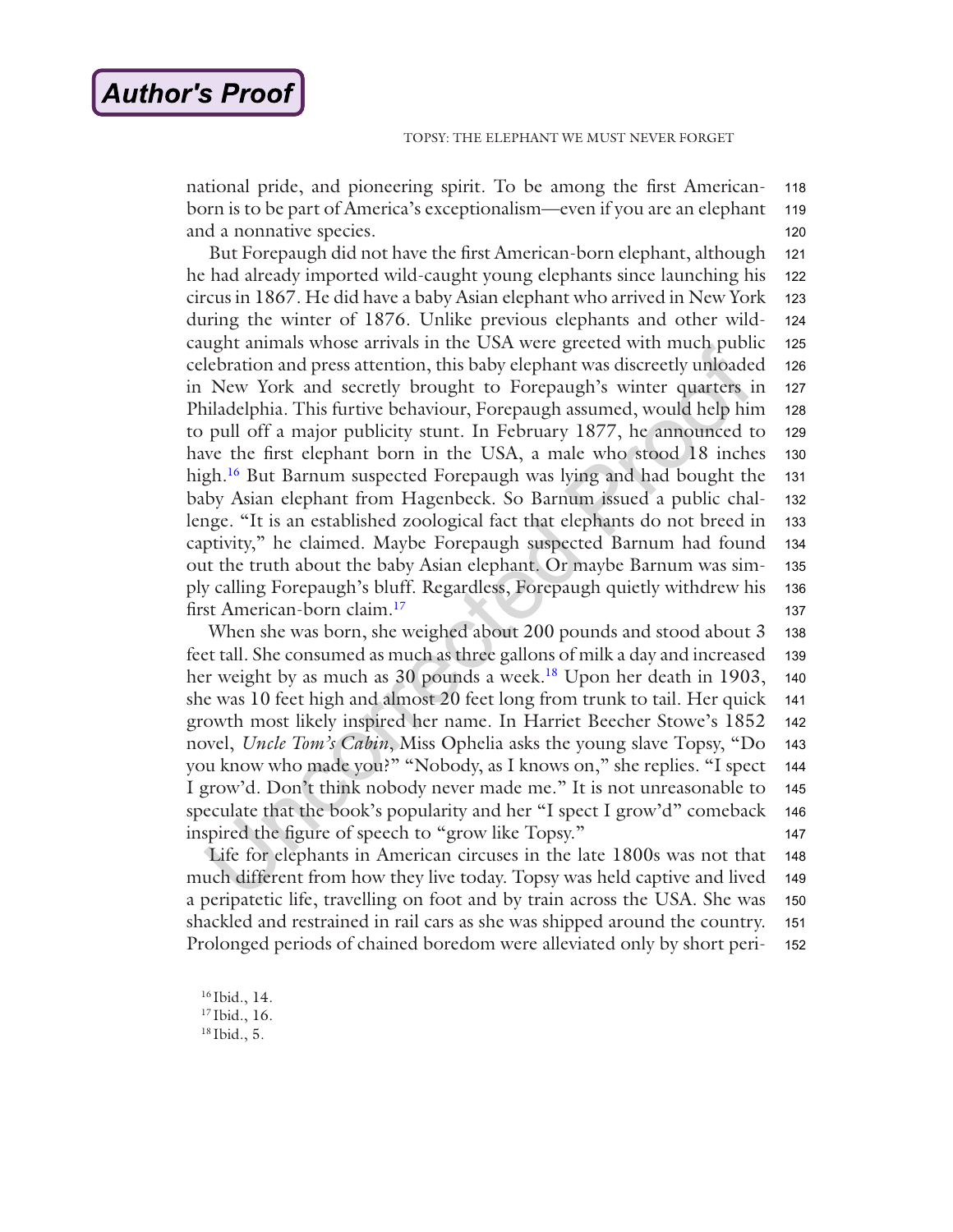**Author's Proof** 

ods of intense activity when she was moved, trained, or performed. She was provoked by men whose machismo behaviour was emboldened by alcohol. She was beaten to behave in ways that had no meaning to her, but this ensured the paying audience was entertained by the silly tricks. Elephants do not, of course, perform in the wild. They have to be trained. This can be done with positive reinforcement, including praise and reward, or with blows and jabs from a bullhook, $19$  a metal pole with a hook and sharp point at one end. Topsy had a series of trainers throughout her life. The frst were Forepaugh's son, Addie Forepaugh, who abused her, and Moses "Eph" Thompson, a young African-American man who treated her more kindly. 153 154 155 156 157 158 159 160 161 162 163

In 1900 when she was touring with the Forepaugh & Sells Brothers Circus in Texas, Topsy allegedly killed one keeper in Waco and another in Paris.<sup>20</sup> Then, in 1902, she was involved with two fateful incidents. First, James Fielding Blount, a drunkard, attached himself to the Forepaugh and Sells Brothers Circus. One day, he teased the resting and sleeping elephants, with a glass of whiskey in one hand and a cigar in another. When he reached Topsy, his glass was empty but he still teased her with it. Elephants learned to associate the smell of alcohol and the sight of the bullhook with threatening behaviour from men. Blount threw sand in her face because she did not pay him any attention. Then he stabbed his lit cigar into her extremely sensitive trunk. This was too much for Topsy; she wrapped her trunk around his waist, held him up high in the air and threw him to the ground, crushing him to death with her body. 164 165 166 167 168 169 170 171 172 173 174 175 176

The second incident occurred some days later. Elephants were being unloaded from a train and were waiting to walk to the next location. Topsy was approached by Louis Dodero, a local young man, who used a stick against her. She seized him around the waist, hoisted him into the air and threw him to the ground. She raised her right foot to crush him but was stopped by a circus worker; Dodero survived. But the sequence of events that led to Topsy's murder had been set in motion. The Forepaugh and Sells Brothers Circus knew that they could no longer keep Topsy. Later 177 178 179 180 181 182 183 184

<sup>&</sup>lt;sup>19</sup>The bullhook is banned in California and Rhode Island, see Pacelle, "Ringling Announcement."

<sup>20</sup>Nance, *Elephants*, 184. Daly challenges Topsy killed two keepers in Texas. He refers to one keeper in Paris being attacked by Topsy and the one in Waco as a "fabrication" (Daly, *Topsy*, 282.) He could not fnd any mention of the incident in town records or local newspapers.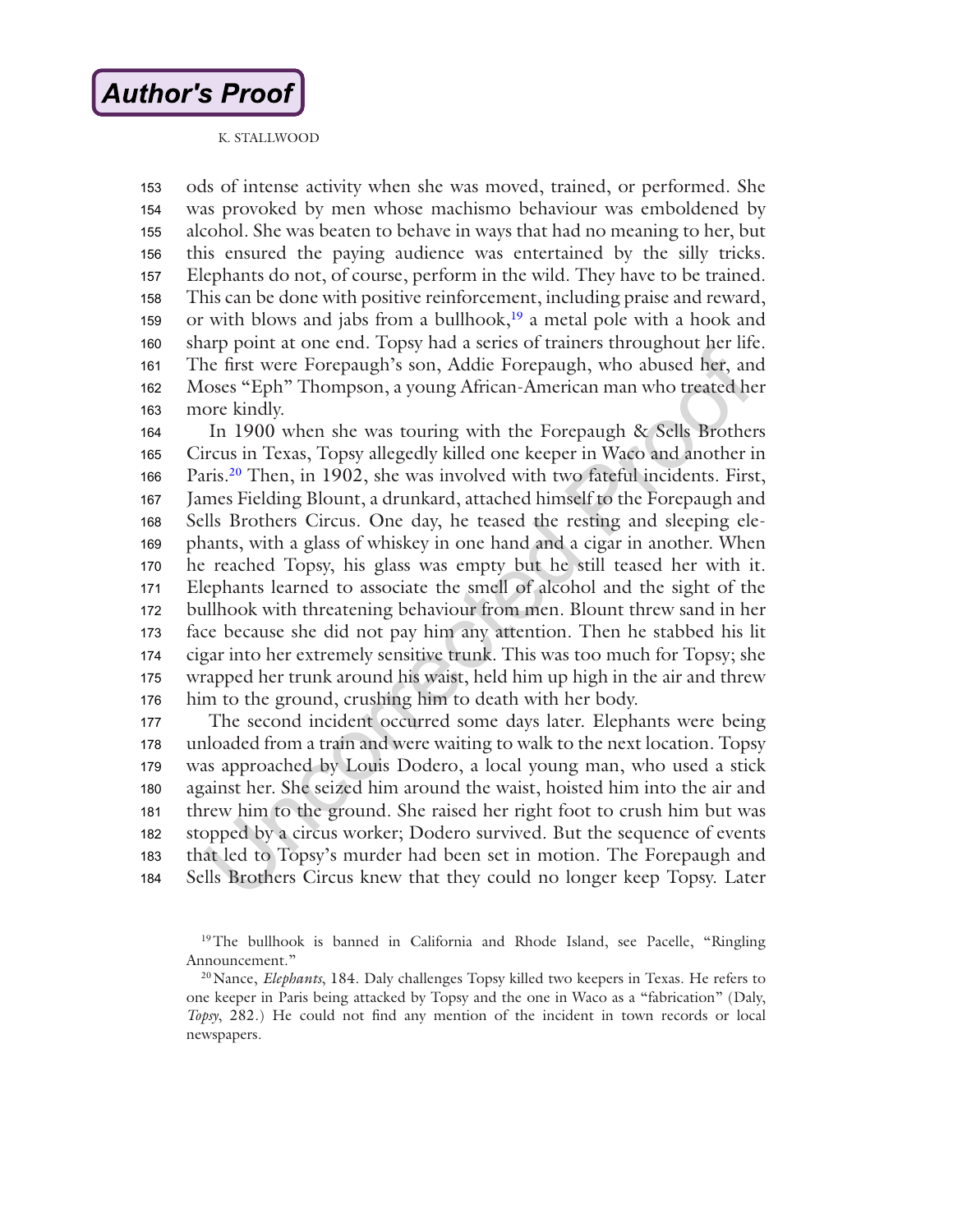that day, they announced she had been sold and become the property of Frederick Thompson and Elmer "Skip" Dundy. 185 186

At the 1901 Pan-American Exposition in Buffalo, New York, Thompson and Dundy operated a virtual ride called a "Trip to the Moon," which featured an airship called Luna. In late 1902, they were establishing Luna Park on Coney Island. Thompson and Dundy bought Topsy and assigned a handyman, Frederick "Whitey" Ault to be her trainer. Ault, a drunkard, abused Topsy as she was forced to drag the popular "Trip to the Moon" ride along the boardwalk to its new location and help build Luna Park. Ault was arrested twice for beating Topsy but there is no evidence of any signifcant penalty. 187 188 189 190 191 192 193 194 195

Thompson and Dundy realised that, with Luna Park's opening only months away, they had to maintain positive relationships with residents, police, and the press. This meant they had to resolve the related problems of Ault and Topsy, who would follow only Ault's instructions. Thompson and Dundy knew they could fre Ault. But what about Topsy? 196 197 198 199 200

## **DEATH**

Although far from being an everyday occurrence from the mid-1800s to mid-1900s, elephants were killed by circuses and zoos when they were deemed to be uncontrollable and dangerous. Elephants were poisoned, shot, strangled, and hanged. As every elephant trainer knew, you could take a wild animal out of the wild and *believe* you can tame them. But you cannot take the wild out of a wild animal and *make* them tame. In his memoir *I Loved Rogues*, George "Slim" Lewis, the circus and zoo elephant trainer, wrote: "Dozens of elephants, most of them males, have been executed in the past twenty years because of a killing or simply because they were periodically unmanageable. Black Diamond, Major, Romano, Joe, Sammy and Teddy are only a few given death sentences for running away or attacking somebody."<sup>21</sup> Historian Susan Nance describes several incidents involving the deaths of elephants who performed in circuses in America.<sup>22</sup> Nance chronicles elephant mortality involving accidents (e.g., drowning, electrocution, train accidents, and collisions) and the murder of elephants who went *rogue*—the term used to describe "bad" elephants. "Bad" behaviour was caused by inadequate healthcare (e.g., inappropriate diets, insuffcient care 202 203 204 205 206 207 208 209 210 211 212 213 214 215 216 217 218

**Author's Proof** 

201

<sup>21</sup>Lewis and Fish, *Rogues*, 6.

<sup>22</sup>Nance, *Elephants*, 108–113.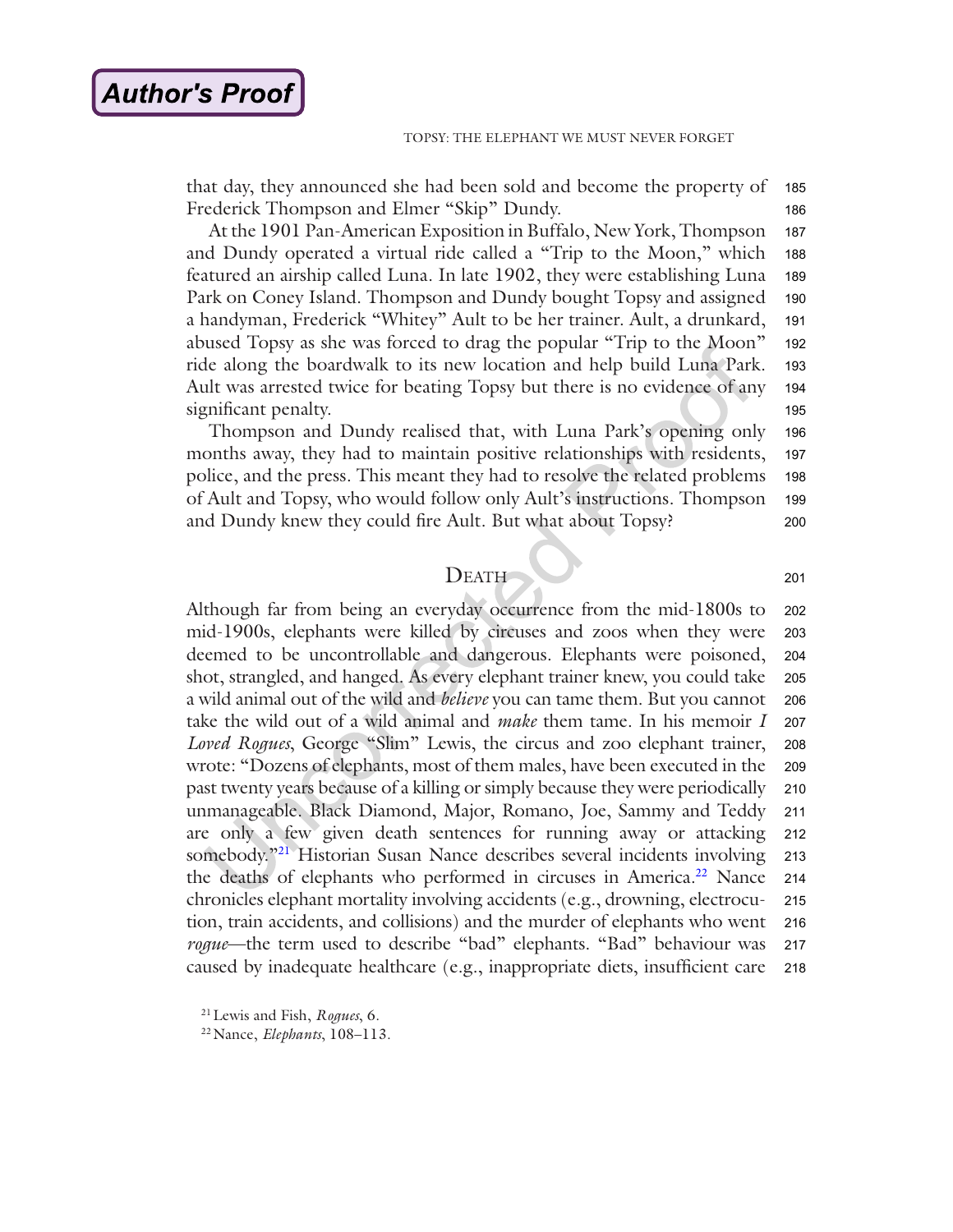**Author's Proof** 

for their feet and teeth, lack of socialisation with other elephants), cruel training techniques, aggressive provocation by elephant trainers and the public, accidents, and musth (a hormone-fuelled period in male elephants that can cause a dramatic increase in aggression). For example, Mary, a fveton Asian elephant, who performed with the Sparks World Famous Shows circus, was hanged in Erwin, Tennessee, in 1916 after killing a trainer and becoming known as "Murderous Mary." Black Diamond, a nine-ton Asian elephant who performed with the Al G. Barnes Circus, injured his long-time former trainer and killed his current employer in Texas in 1929. A fring squad killed him with 50–100 shots. In 1994, an African elephant named Tyke who performed with Circus International killed her trainer and trampled her groomer during a performance in Honolulu, Hawaii. After she charged out of the ring into the nearby streets, local police officers fired 87 shots to kill her. 219 220 221 222 223 224 225 226 227 228 229 230 231 232

Perhaps the most celebrated elephant ever, Jumbo, who was bought by P. T. Barnum from the London Zoo and brought to the USA in 1882, was killed in 1885 after being hit by a freight train in St. Thomas, Ontario. Unlike Mary, Black Diamond, and Tyke, Jumbo's death was an accident and not from going "rogue." Nonetheless, the impression is made that circus proprietors and elephant trainers treated elephants, who were valuable income-generating assets, with neglect and callous indifference to their welfare and safety needs. Lewis noted in *I Loved Rogues* that 233 234 235 236 237 238 239 240

When the victim is a spectator or a zoo keeper, the elephant usually pays with his own life these days, and in recent years, even the circuses have become touchy about elephants killing people. It used to be cheaper to hire another handler than it was to buy an expensive elephant, and if it was only a circus roustabout who got it, the incident was hushed up. $^{23}$ 241 242 243 244 245

As for Topsy, we know more about how her life ended than how it began. She frst was considered a liability after she reportedly killed two people in separate incidents Texas. But such allegations were often forgotten by circus proprietors, who were known to give elephants with bad reputations new names to hide their dangerous past. 246 247 248 249 250

Topsy's liability returned when she killed Blount and attacked Dodero in 1902. She was also a problem because she would only follow instructions from Ault, whom Thompson and Dundy found diffcult to super-251 252 253

23Lewis and Fish, *Rogues*, 4.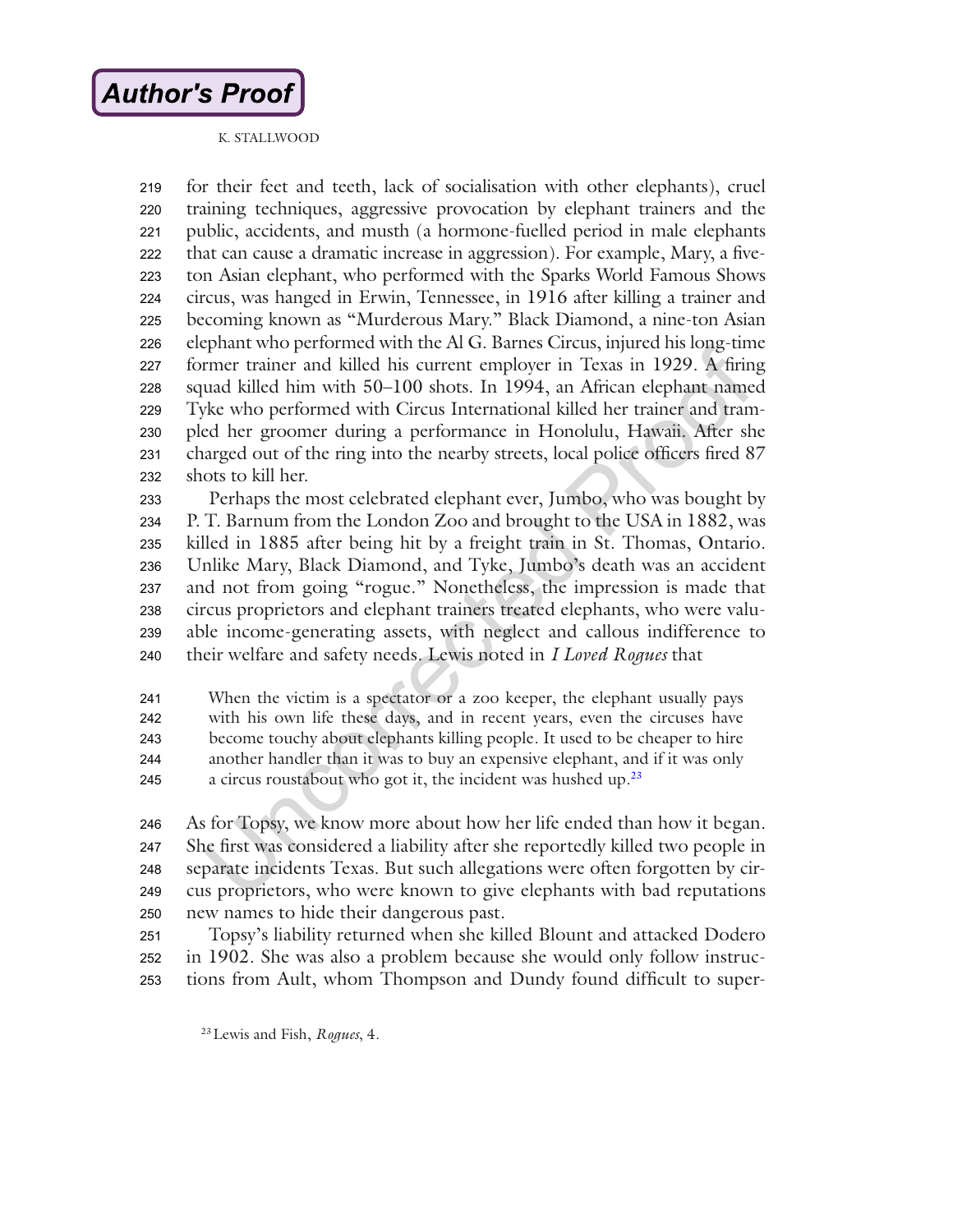vise. In its story about Topsy's electrocution, *The New York Times* reported that Ault had a "habit of taking more stimulant than was good for him, and on these frequent occasions it was hard telling what he would do with Topsy."24 Topsy was then in her mid-twenties and an adult elephant with strength and intelligence, and capable of single-minded determination to get whatever she wanted. Having been denied a natural existence in the wild, she was forced to cope in an alien society, deprived of any nurturing from her own kind to help her learn how to behave. She was not a dangerous animal when left alone, but became one when she was provoked. She defended herself in the only way she knew. 254 255 256 257 258 259 260 261 262 263

*The New York Times* explained why Thompson and Dundy fnally made the fateful decision for Topsy: 264 265

The beginning of the end was on Oct. 30, [1902] when "Whitey" proceeded to conduct Topsy on a tour of Coney Island, and wound up in the police station, with Topsy trying to get her fat head in through the door with doubtful success. From that time until Friday of last week "Whitey" was kept in control, and consequently Topsy behaved herself, very dutifully pushing around big beams which were being used in construction at Luna Park, and hauling loads too heavy for ordinary beasts of burden. But last Friday "Whitey" decided that such work was too degrading, and Topsy agreed with him. So he led her out of her stable on the grounds, and after the elephant language told her to "Sick 'em", the "'em" being a force of Italian workmen, who promptly took to the tall timber being used in the construction of electric towers and other such things. It was so little time before "Whitey" was persuaded, partially by threats and partially by force, to call his elephant, and from that time Topsy's life was doomed.25 266 267 268 269 270 271 272 273 274 275 276 277 278 279

Thompson and Dundy fred Ault and decided to kill Topsy, which they wanted to use as an opportunity to attract maximum attention to Luna Park's opening. But how to kill Topsy? Shooting her was not an option; it was impossible to fnd an elephant gun in the USA. The American Society for the Prevention of Cruelty to Animals stopped them from hanging her, partly because they were concerned with it becoming a public spectacle. But the ASPCA could not prevent her from being killed by other means. It was also agreed that only invited people could attend Topsy's execution. 280 281 282 283 284 285 286 287

<sup>24</sup>Anon., "Coney Elephant."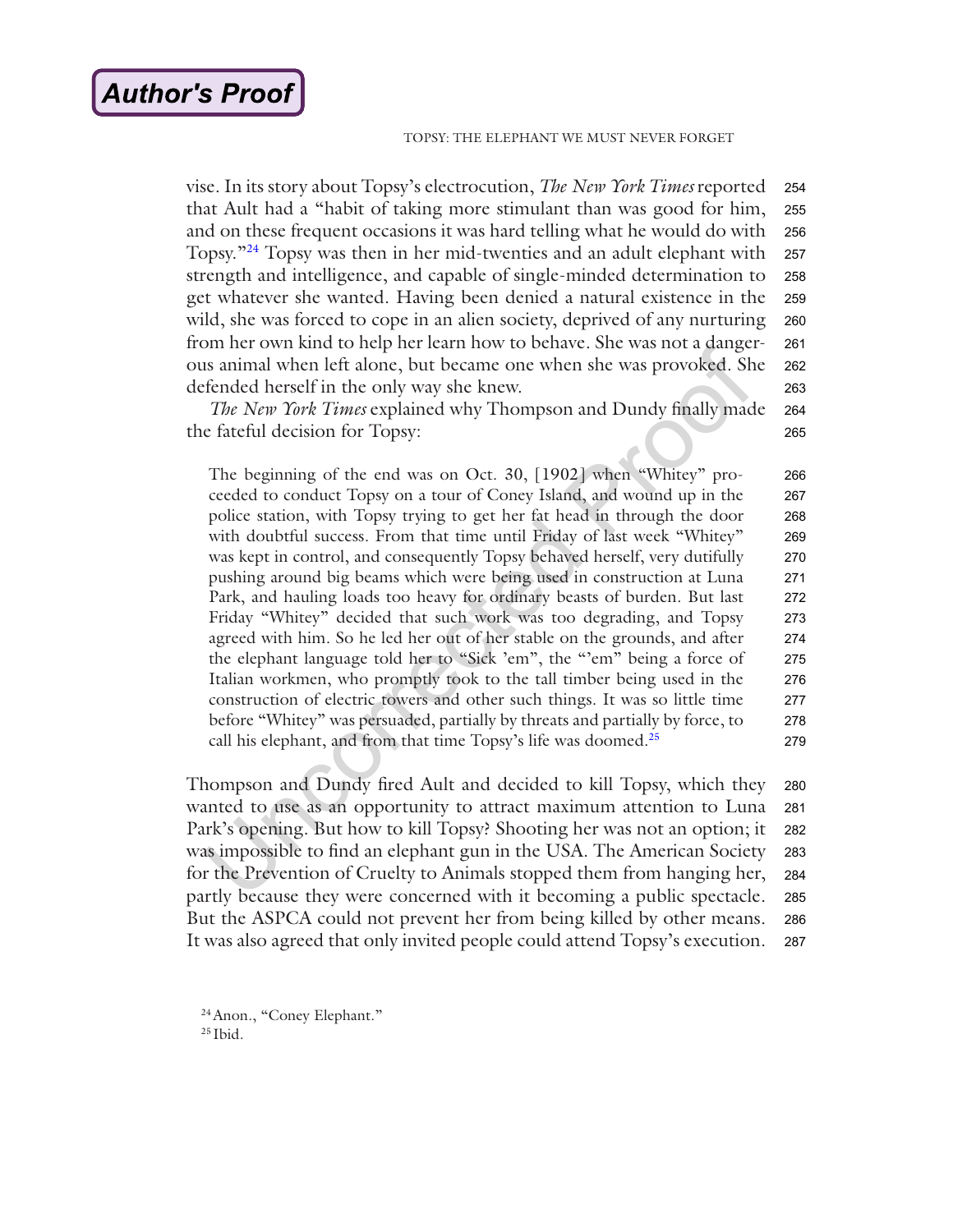**Author's Proof** 

An audience of at least 800 onlookers and 100 photographers witnessed Topsy's murder. 288 289

On the day of her execution on January 4, 1903, Topsy was fed carrots laced with 460 grams of potassium cyanide, which appeared to have no effect. Then she was electrocuted with 6600 volts of electricity for 10 seconds, which killed her. *The New York Times* reported: 290 291 292 293

At 2:45 the signal was given, and Sharkey [of the Edison Company] turned on the current. There was a bit of smoke for an instant. Topsy raised her trunk as if to protest, then shook, bent to her knees, fell, and rolled over on her right side motionless. All this took a matter of ten seconds. There had been no sound and hardly a conscious movement of the body, outside the raising of the trunk when the current was frst felt. In two minutes from the time of turning on the current [veterinarian] Dr. Brotheridge pronounced Topsy dead.<sup>26</sup> 294 295 296 297 298 299 300 301

Topsy was electrocuted because she was typecast as a villain in a much larger drama playing itself out on the human-animal stage. Yes, she killed people, but she also became collateral damage in the so-called War of Currents, a battle fought for about 10 years in the late 1880s between Thomas Edison and George Westinghouse.<sup>27</sup> They each wanted the electricity that their companies generated to fuel America's growing industrial empire. Edison wanted direct current (DC) and Westinghouse lobbied for alternating current (AC). In 1887, in an attempt to discredit Westinghouse and his preference for alternating current, Edison electrocuted 44 dogs, two calves and one horse to prove AC was more dangerous than DC. The press were invited to watch these experiments. Even though he opposed capital punishment, Edison also secretly paid for the frst electric chair to be built for the State of New York to demonstrate that AC was deadlier than DC. He believed if he could show the danger of AC, only then he would be able to win the War of Currents and empower Americans with DC. 302 303 304 305 306 307 308 309 310 311 312 313 314 315 316 317

Thompson and Dundy were entrepreneurs in America's emerging industrial empire and producer of flms and entertainment. They wanted to capitalise on Topsy's death to attract publicity to Luna Park and its forthcoming opening as a public attraction. They recalled their time at the Pan-American Exposition in Buffalo in 1901, the frst event of its kind to 318 319 320 321 322

 $26$  Ibid. 27Essig, *Edison*. Stross, *Wizard*.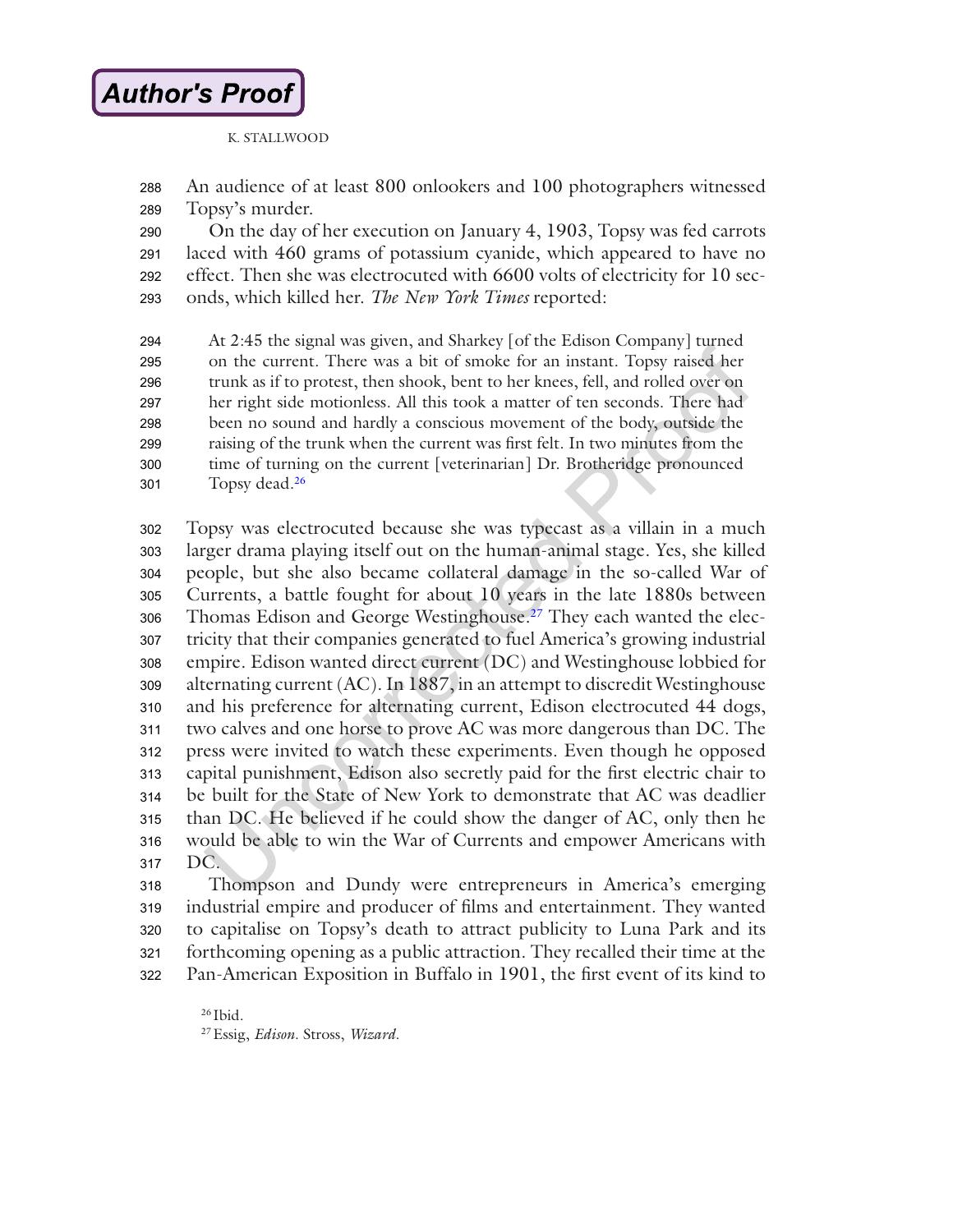make full use of electricity, including electric lighting. The expo even advertised the electrocution of an elephant named Jumbo II, but that killing never took place. The Buffalo expo occurred in 1901 after the War of Currents had ended, but they both cast long shadows over Topsy's electrocution. Ironically, by 1901, both Edison and Westinghouse had lost control of their business empires, and alternating current had become the way in which electricity was delivered throughout the USA. The War of Currents is sometimes cited as the reason why electrocution was chosen as the method for Topsy's killing. Edison reportedly wanted to show that AC was so dangerous that it could even kill an elephant. As a result, Topsy's death was flmed by The Edison Moving Picture Company and called "Electrocuting an Elephant." Edison was neither present at Topsy's electrocution nor did he own the flm company, but the association of his name fed the belief that the gruesome event was associated with him and the War of Currents. 323 324 325 326 327 328 329 330 331 332 333 334 335 336 337

"Electrocuting an Elephant" subsequently became important footage in the history of flm-making. It was recorded for posterity and came to symbolise America's global presence as an industrial empire and producer of flms and entertainment. Further, the flm captured the power and control human animals had over nonhuman animals and the natural world. Anat Pick wrote that "Electrocuting an Elephant could be declared the 'ground zero' of animal cinema. It combines the prowess of the cinematic apparatus, the ambivalence of electricity as an animating and lethal agent, and the spectacle of the vulnerable animal body that arouses both compassion and cruelty."<sup>28</sup> 338 339 340 341 342 343 344 345 346 347

Forty years later another "dramatic" flm featuring an elephant performing in a circus became popular and the most fnancially successful Disney flm of the 1940s. While Topsy's biography ended in her death, the life of fctional Dumbo, beginning with his fanciful entrance as a baby elephant with unusually large ears and delivered by a stork, is a success story in which he is celebrated for being a star in the circus ring. Nothing, of course, could be further from the truth about the life of elephants in circuses. Nonetheless, Walt Disney's "Dumbo" has its moments of animal rights insight. For example, Dumbo's mother, Mrs. Jumbo, loses her temper when she sees boys torment her son. She is incarcerated for being "mad" when she was only protecting him, caregiving behaviour that we credit elephants for today based on feld studies of the wild populations 348 349 350 351 352 353 354 355 356 357 358 359

<sup>28</sup> Pick, "Sparks," 106.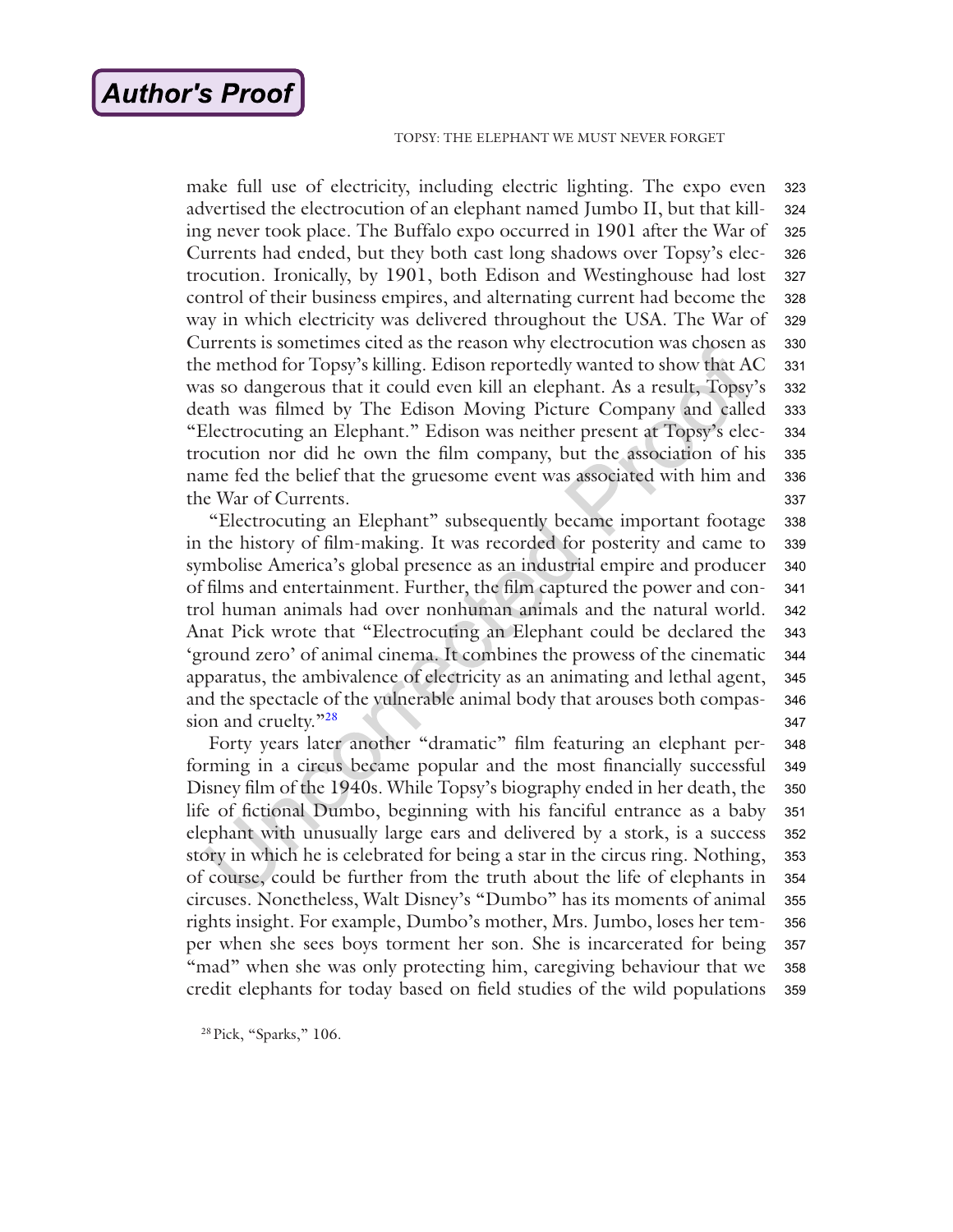**Author's Proof** 

from which individuals like Topsy were once taken. Even in Disney flms, where the deaths of maternal characters are common, it is some comfort that Mrs. Jumbo's fate for acting "rogue" was not as dire as Topsy's. 360 361 362

363

## **CONCLUSION**

Thompson and Dundy made the decision to kill Topsy because she was a "big, man-killing elephant."29 They no longer had power and control over her and her trainer; they saw no choice but to kill her and fre him. The latter was easy, but the former was slightly more diffcult. But to read her biography simply as Topsy the elephant who was electrocuted to death because she went "rogue" is to tell an unfnished story. 364 365 366 367 368 369

Topsy's alleged crime was to be a "killer," for which she was sentenced to death. Even though she attacked and killed, I believe she was innocent of being a "big, man-killing elephant." Topsy's true crime—if indeed it was an offence—was simply to be an elephant. To be more precise, it was to be guilty of being a wild-caught elephant held captive in an unsuitable environment. Why should we be shocked when elephants like Topsy kill people? They are traumatised by the murder of their own kind, including quite possibly either or both of their parents, when they are captured. They are deprived of the close companionship of their own relations and extended family who live in close-knit matriarchies. They are hijacked and held hostage against their will. They are confned and transported across land and sea to new continents whose native fauna is unlike anything they or their ancestors are familiar with. They are beaten until they behave in ways meaningless to them. They survive in an existence that prevents them from fulflling their emotional, psychological, and behavioural needs. Indeed, we should be surprised that they do not attack and kill more often. To be found guilty and sentenced to death is not that unusual for non-370 371 372 373 374 375 376 377 378 379 380 381 382 383 384 385 386

human animals, of course. E. P. Evans's *The Criminal Prosecution and Capital Punishment of Animals* describes more than 500 years of nonhuman animals being tried and found guilty and sentenced to death.<sup>30</sup> In addition, millions of nonhuman animals are routinely killed to manufacture products and services for the consumption of human animals. Whether it is for products or productions, we use nonhuman animals because we can. "The day *may come*," noted Jeremy Bentham (1748–1832), "when the 387 388 389 390 391 392 393

29Anon., "Coney Elephant."

30Evans, *Criminal Prosecution*.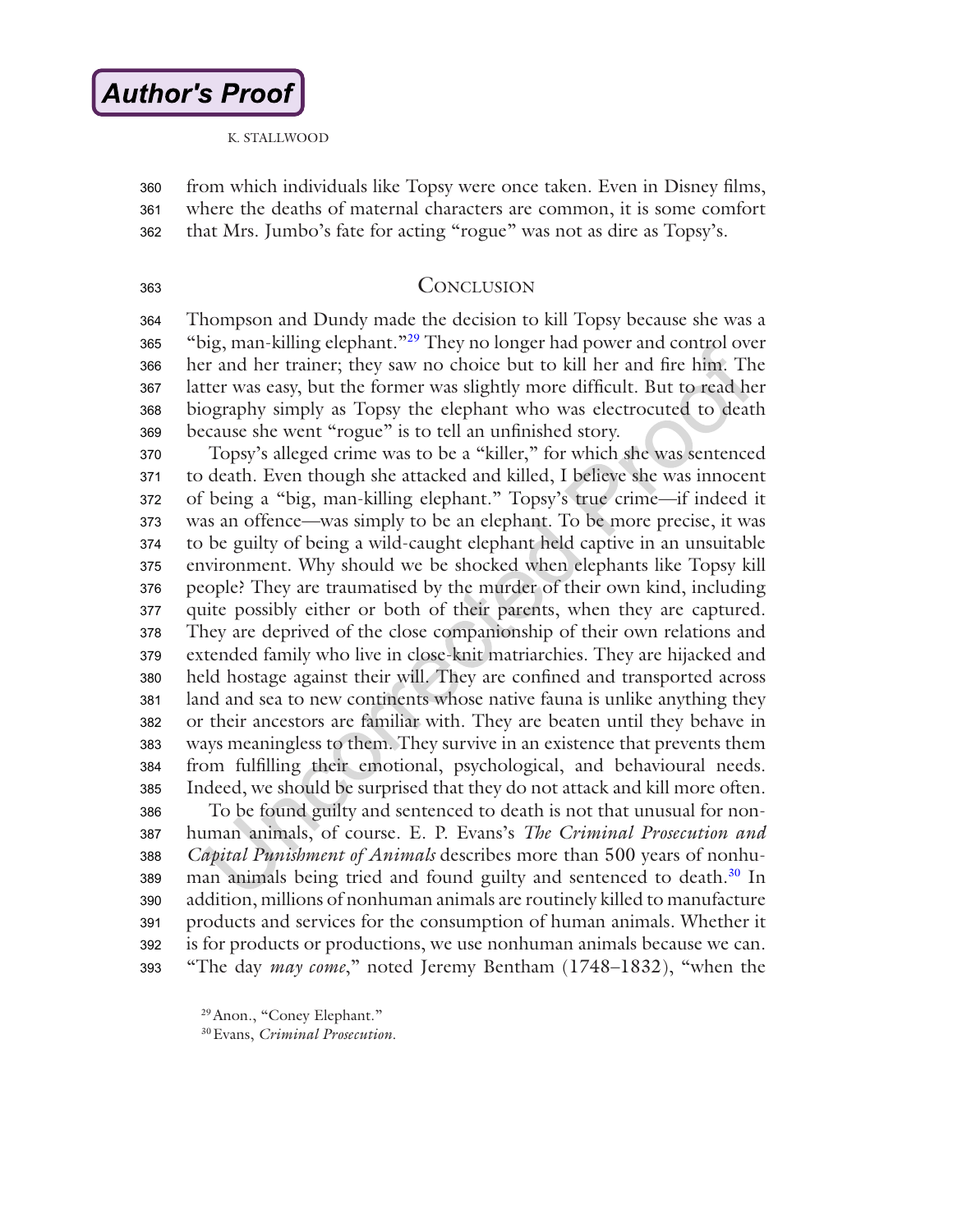rest of the animal creation may acquire those rights which never could have been withholden from them but by the hand of tyranny."<sup>31</sup> Again, we should be surprised that nonhuman animals do not rebel against their oppressors more often. Perhaps they are, and we are only beginning to notice the "animal resistance" that Jason Hribal describes in *Fear of the Animal Planet*: "Captive animals escaped their cages. They attacked their keepers. They demanded more food. They refused to perform. They refused to reproduce. The resistance itself could be organised. Indeed, not only did the animals have a history, they were making history. For their resistance led directly to historical change."32 To acknowledge "animal resistance" is to recognise the subjectivity of the lives of nonhuman animals. When Forepaugh named the baby elephant Topsy, he authorised people to view her as an individual nonhuman animal ("subject of a life"), but it was also with the understanding that in doing so it licensed human power and control over her. Topsy had no power and control over her own life except when she acted in her own defence. Ironically, her selfdefence became the reason why those who had power and control over her were empowered to end her life as a "rogue" elephant. 394 395 396 397 398 399 400 401 402 403 404 405 406 407 408 409 410 411

Writing this biography of Topsy as the subject of her own life is intended to make some amends to her and return some power and control back to her—for her own life to be recognised as the subject of a life. This begs the question: Who speaks for Topsy? Certainly, not anyone who had power and control over her life or any economic or political gains to be made from her exploitation. In restitution of her tragic life and gruesome death, this biography seeks to make amends for past injustices and prevent their reoccurrence. Whomever is recognised as speaking for Topsy has power over her. But the power in this biography is not for any material gain on the author's part; it is the commitment to restorative justice and a sense of duty for her life should not have been so wasted. 412 413 414 415 416 417 418 419 420 421 422

Topsy, of course, never asked to be captured. Or to be forcefully relocated to another continent. Or to be kept by people who did not understand her needs. She never asked to be beaten or abused in the mistaken belief that doing so would give her keepers power and control over her. And yet, this was her fate. Topsy killed out of fear and retaliation. And she paid for it dramatically with her life. In 1903, awareness about elephants and their psychological and behavioural needs was not as evolved as it is 423 424 425 426 427 428 429

<sup>31</sup>Regan and Singer, *Animal Rights*, 130.

<sup>32</sup>Hribal, *Fear*, 29–30.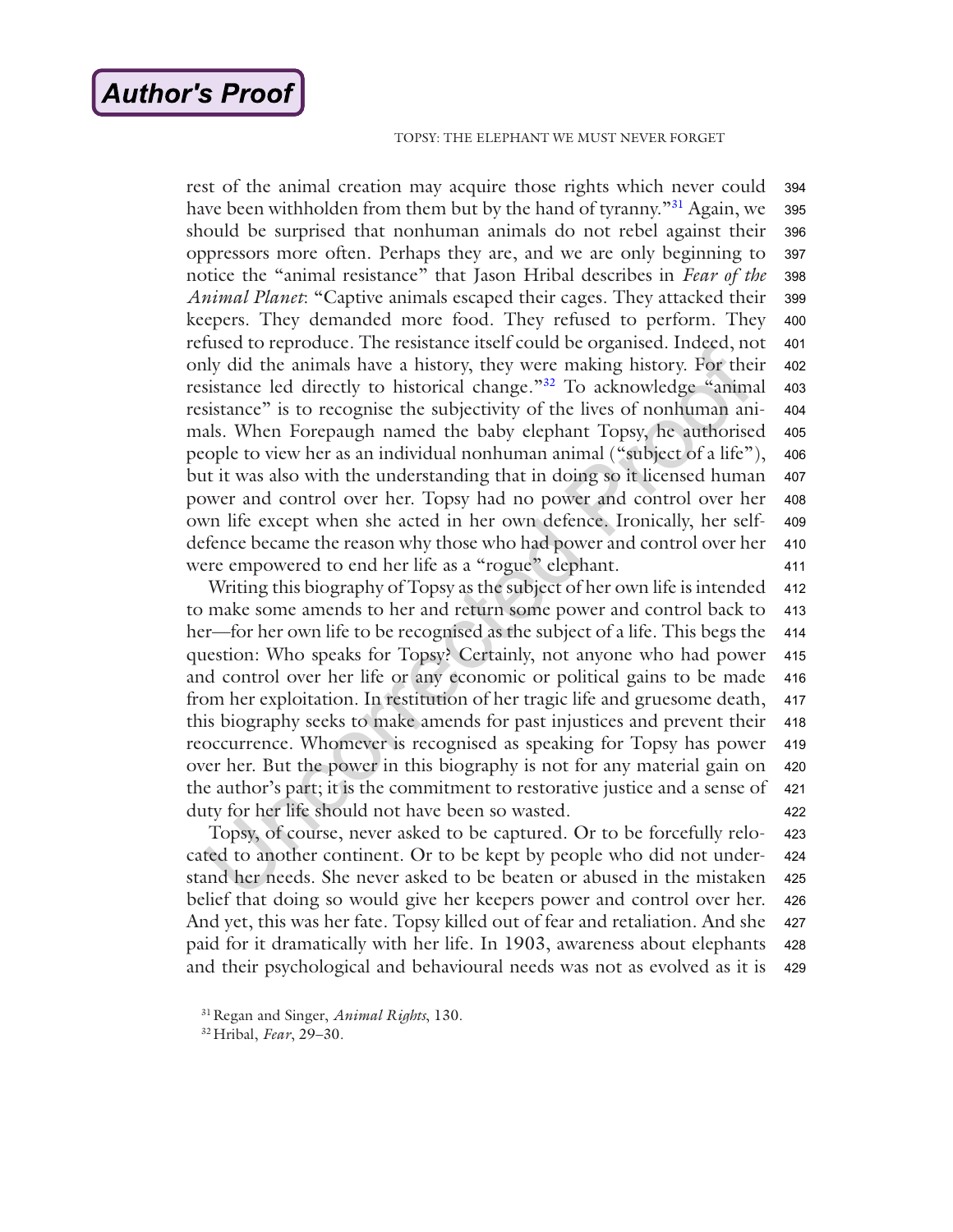**Author's Proof** 

today. There were no elephant sanctuaries that could have sheltered Topsy for the remainder of her life. She was doomed to die, as were many other elephants in circuses and the entertainment industry. It would be reassuring to believe that the poisoning and electrocution of elephants no longer happens, but this is the not the case. Ivory poachers commonly use poisoning to kill elephants, such as when more than 80 elephants died after poachers used cyanide to poison a water hole in Zimbabwe's Hwange National Park in September 2013.<sup>33</sup> The London-based NGO, Elephant Family, reports scores of endangered Asian elephants are accidentally electrocuted and killed by low-hanging power lines each year in India. $34 \times$ 430 431 432 433 434 435 436 437 438 439

There is today reason to hope that the era of using elephants in circuses is waning. The decision by Ringling Bros. and Barnum & Bailey Circus, the biggest circus in the USA, to discontinue its use of performing elephants refects a major shift in how these animals are viewed philosophically and used commercially.<sup>35</sup> Elephant sanctuaries around the world continue to promote the well-being of animals previously held captive in zoos and circuses, and work to relieve their exploitation. For Topsy, all of that came more than a century too late. Expediency and spectacle conspired with power and proft to make her life, and her death, a tragedy. But perhaps her biography will serve not just as documentation of archaic animal cruelty, but more importantly a recognition that what she suffered will no longer be tolerated by civilised society. 440 441 442 443 444 445 446 447 448 449 450 451

**Acknowledgements** The author wishes to express his appreciation for advice and professional assistance from Jill Howard Church in the writing of this paper. 452 453

454

## WORKS CITED

- Anonymous. "Coney Elephant Killed: Topsy Overcome with Cyanide of Potassium and Electricity." *The New York Times*, January 5, 1903. 455 456
- ———. "Zimbabwe's Elephants Poisoned by Cyanide." *BBC News*, September 457
- 25, 2013. http://www.bbc.co.uk/news/world-africa-24234927. Accessed September 30, 2017. 458 459
- Balcombe, Jonathan. *Second Nature: The Inner Lives of Animals*. New York: Palgrave Macmillan, 2010. 460 461
	- 33Anon., "Zimbabwe's Elephants."
	- 34Elephanfamiliy.org, "Elephant Electrocution."
	- 35Maslin and Schweber, "Ringling Brothers."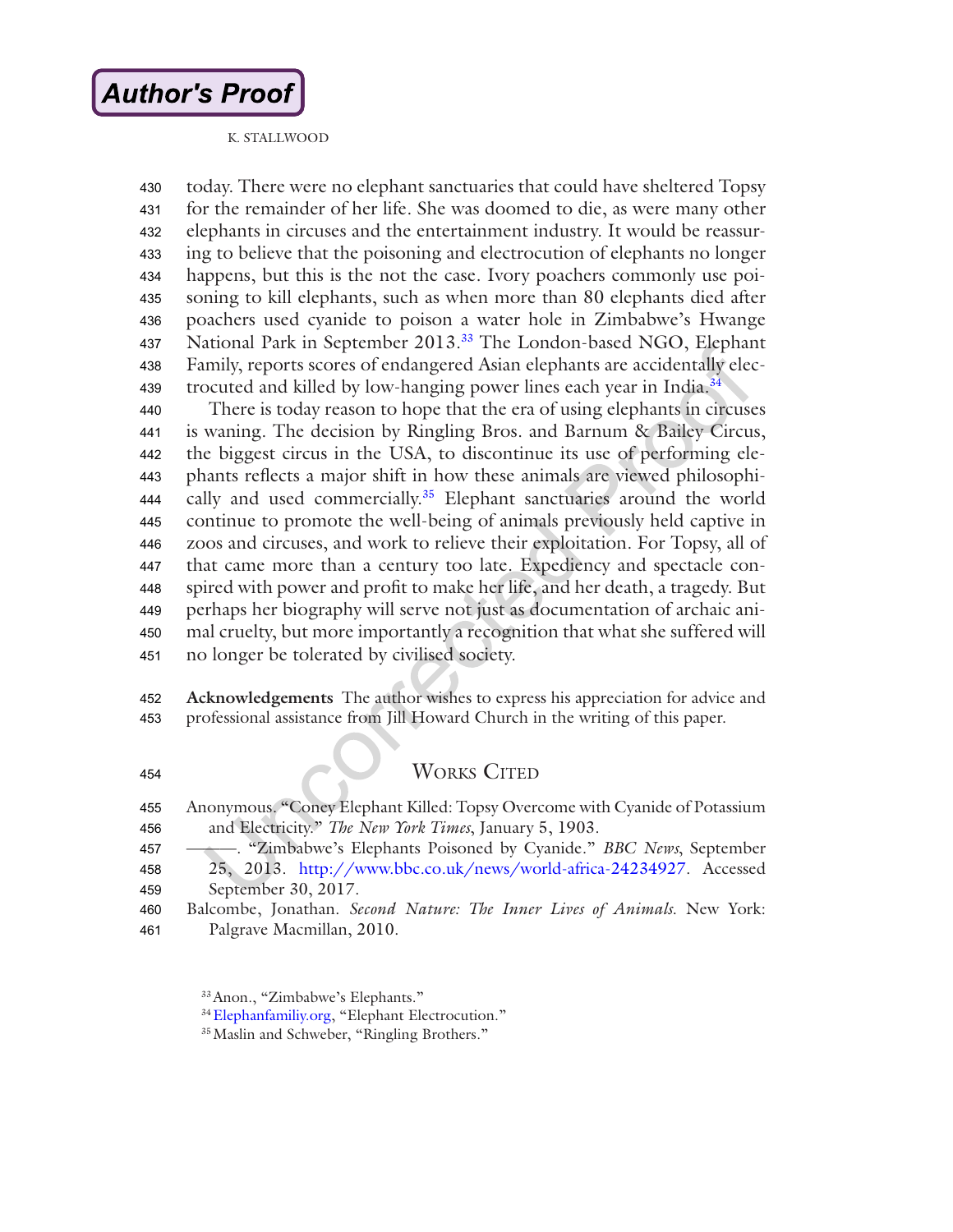# **Author's Proof**

## TOPSY: THE ELEPHANT WE MUST NEVER FORGET

| Bekoff, Marc. The Emotional Lives of Animals: A Leading Scientist Explores Animal   | 462 |
|-------------------------------------------------------------------------------------|-----|
| Joy, Sorrow, and Empathy - and Why They Matter. Novato, CA: New World               | 463 |
| Library, 2007.                                                                      | 464 |
| Buck, Frank and Edward Anthony. Bring 'Em Back Alive. New York: Garden City         | 465 |
| Publishing Company, 1930.                                                           | 466 |
| Daly, Michael. Topsy. New York: Atlantic Monthly Press, 2013.                       | 467 |
| Dunayer, Joan. Animal Equality: Language and Liberation. Derwood, MD: Ryce          | 468 |
| Publishing, 2001.                                                                   | 469 |
| Elephantfamily.org. "Elephant Electrocution." http://www.elephantfamily.org/        | 470 |
| what-we-do/campaigns/elephant-electrocution/. Accessed September 30,                | 471 |
| 2013.                                                                               | 472 |
| Essig, M. Edison and the Electric Chair. Stroud, UK: Sutton Publishing, 2003.       | 473 |
| Evans, E. P. The Criminal Prosecution and Capital Punishment of Animals.            | 474 |
| London: Faber and Faber, 1987.                                                      | 475 |
| Frederick Crick Memorial Conference. Cambridge, UK, July 7, 2012. http://           | 476 |
| fcmconference.org. Accessed September 23, 2017.                                     | 477 |
| Hagenbeck, Carl. Beasts and Men: Being Carl Hagenbeck's Experiences for Half a      | 478 |
| Century Among Wild Animals. London: Longmans, Green, and Co., 1909.                 | 479 |
| Hawthorne, Mark. Bleating Hearts: The Hidden World of Animal Suffering.             | 480 |
| Winchester, UK: Changemakers Books, 2013.                                           | 481 |
| Hribal, Jason. Fear of the Animal Planet: The Hidden History of Animal Resistance.  | 482 |
| Oakland, CA: AK Press, 2010.                                                        | 483 |
| Lewis, George "Slim" and Byron Fish. I Loved Rogues: The Life of an Elephant        | 484 |
| Tramp. Seattle, WA: Superior Publishing Company, 1978.                              | 485 |
| Maslin, Sarah and Nate Schweber. "After 146 Years, Ringling Brothers Circus         | 486 |
| Takes Its Final Bow." The New York Times, May 21, 2017. https://www.                | 487 |
| nytimes.com/2017/05/21/nyregion/ringling-brothers-circus-takes-final-               | 488 |
| bow.html. Accessed September 30, 2017.                                              | 489 |
| Mathiesen, Karl. "Elephants on the Path to Extinction - The Facts." The Guardian,   | 490 |
| 12, 2016. https://www.theguardian.com/environment/2016/<br>August                   | 491 |
| aug/12/elephants-on-the-path-to-extinction-the-facts. Accessed September            | 492 |
| 23, 2017.                                                                           | 493 |
| Moss, Cynthia. Elephant Memories: Thirteen Years in the Life of an Elephant Family. | 494 |
| Chicago: University of Chicago Press, 2000.                                         | 495 |
| Nance, Susan. Entertaining Elephants. Baltimore: Johns Hopkins University Press,    | 496 |
| 2013.                                                                               | 497 |
| Pacelle, Wayne. "Ringling Announcement an Indicator of Broader Shift Toward         | 498 |
| Animal Protection." http://blog.humanesociety.org/wayne/2017/01/ring-               | 499 |
| ling-bros-shuts-circus-animal-acts.html?credit=blog_post_020817_id8772.             | 500 |
| Last modified January 16, 2017. Accessed September 23, 2017.                        | 501 |
| Payne, Katy. Silent Thunder: The Hidden Voice of Elephants. London: Phoenix,        | 502 |
| 1998.                                                                               | 503 |